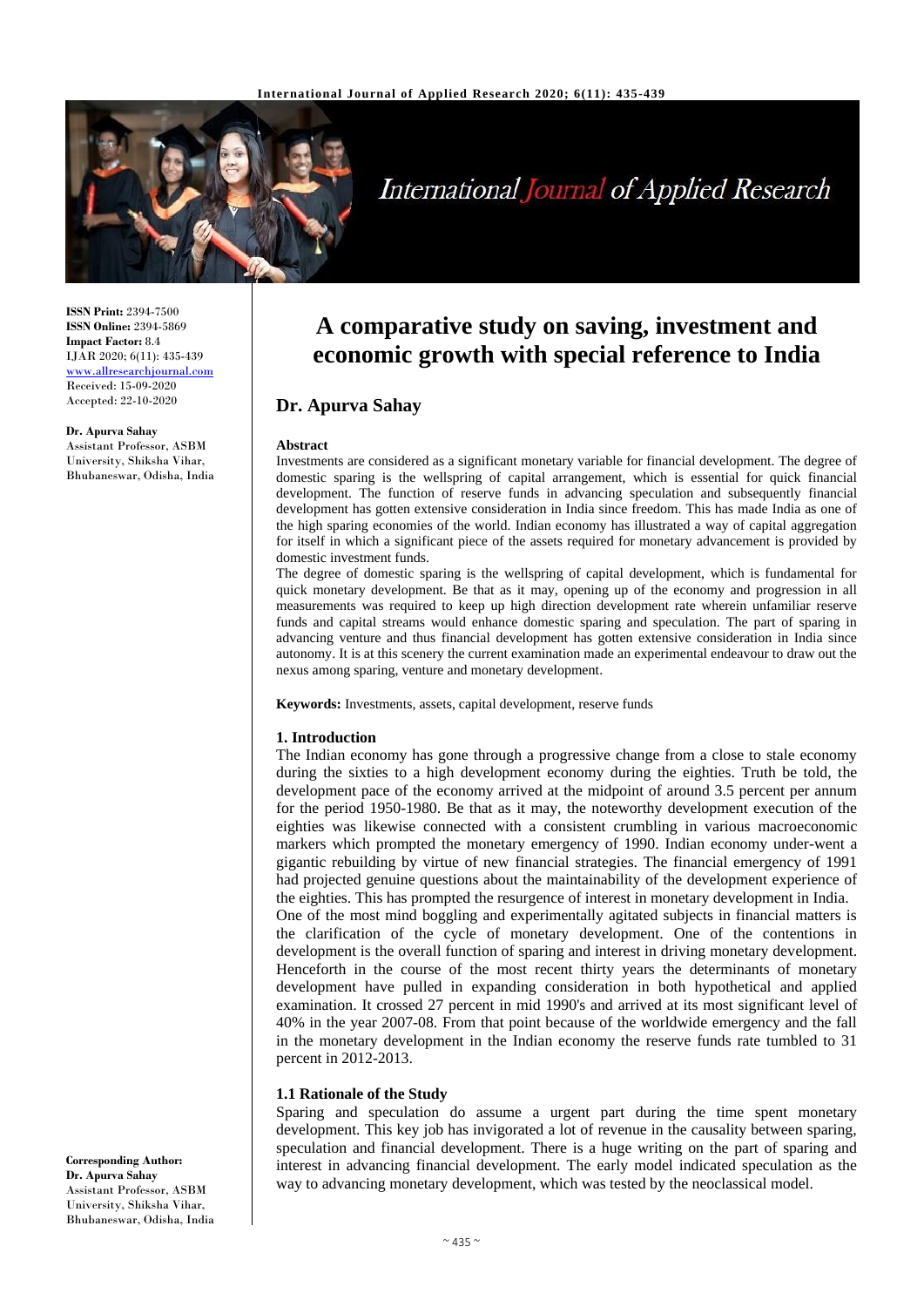The neoclassical model contends that investment funds is the main factor adding to financial development and approaches hence should be coordinated to expand homegrown reserve funds. Nonetheless, the new development speculations reconfirm the view that the gathering of physical and human resources is the drivers of since quite a while ago run financial development. Covering<br>these disputable issues numerous observational these disputable issues numerous observational examinations have been led across numerous nations with blended outcomes.

#### **2. Literature Review**

Zheng Liu (2014), considers the sparing conduct of metropolitan Chinese family units. The expanded employment vulnerability following changes and monstrous cutbacks in state claimed endeavors during the last part of the 1990's added to the expansion in reserve funds. Confronting higher joblessness hazards after the changes, labourers in state possessed endeavors have would in general spare more as a precautionary measure.

Chaudhry, *et al*. (2010) The examination had utilized Johansen's numerous co-incorporation test to locate the since quite a while ago run connection between factors, the Vector blunder revision model to decide the short run elements of the framework.

Lawrence, *et al*. (2009) have received a microeconomic methodology in examining the variables affecting reserve funds among family units of instructors, business visionaries and ranchers in rustic pieces of Nakuru District of Kenya. The explanations behind sparing shifted starting with one occupation then onto the next. Families put something aside for future utilization, yet in addition for future speculation.

Athukorala and Pang (2003), examine the wellsprings of variety in the family sparing rate in Taiwan and the variables deciding family unit sparing during the time spent monetary advancement for the period 1952-99.

Md. Abdus Salam and Umma Kulsum (2000), look at the determinants of investment funds by dissecting sparing conduct in India over a time of a long time from 1980-81 to 1998-99. Utilizing time arrangement information for the given time frame a straightforward and different relapse models were utilized to investigate the significant variables, which have added to the change in the sparing in India.

Suruga and Tachibanaki (1991) research the sparing conduct of Japanese family units by utilizing cross area information and to test different speculations of reserve funds observationally, for example, life cycle theory, perpetual pay speculation and so on The article centers around the variables impacting the family unit attributes of sparing conduct.

Mechthild Schrooten and Sabine Stephan (2003), study the reserve funds rates in EU nations after the 2000 downturn in these economies. The sparing rates in numerous EU increase nations have recuperated and stayed stable during late years. This may demonstrate that the change cycle has reached a conclusion as to reserve funds.

Rajarshi Ghosh *et al*. (2005), follows the patterns, arrangement and dispersion of Indian family unit reserve funds and discovers the critical determinants of family unit investment funds in India. The Gross Domestic Savings in India has demonstrated a consistent and significant ascent from the 1950's alongside the ascent in pay.

Shetty's (1990), paper surveys the patterns in domestic sparing rate in India during the 1980s. The investigation utilizes time arrangement information for the period 1970 - 1988 in India. The outcomes show that, in the private corporate area the sparing proportion is stale at an unduly low level because of the low benefit condition, particularly in conventional ventures like tea, jute, cotton, materials, concrete and some more established units of designing.

#### **3. Statement of the Problem**

At present a significant number of the arising economies are encountering a record investment funds when the greater part of the created world has been seeing a decrease in their domestic reserve funds. India being a significant arising economy has perhaps the most noteworthy sparing rate among these arising economies. The gross domestic reserve funds as level of total national output had expanded from 9 percent in 1950-51 to 21 percent in the year1980-81 and further to 31 percent in the year 2012-2013. The significant wellspring of domestic reserve funds is as the family unit reserve funds. The family area offers in excess of two third of the all out domestic reserve funds.

In spite of a huge expansion in the sparing rate in India throughout the long term, there is little proof to show that the expanded reserve funds have brought about reliable development. During the 70's India's investment funds rate was high by agricultural nations' guidelines, however the development in reserve funds didn't achieve a proportionate expansion in the financial development rate. Actually, as of late, monetary development has highlighted with no obvious change in the reserve funds rate discrediting the suggestion that an expansion in investment funds and financial development go connected at the hip.

#### **4. Objective**

The objectives of the study are

- To analyze the savings and investment pattern in India
- To understand the association amongst savings, investment and economic growth in India.
- To bring out the comparative analysis of the saving behaviour of the Indian household.
- To study the effect of liberalization on GDS in the India.

#### **5. Methodology**

The principle target of the examination is to look at the effect of family reserve funds on venture and monetary development and furthermore to inspect the investment funds conduct of the families, subsequently the investigation utilizes both optional and essential information. Time arrangement information for the period 1950-2013 is utilized for the investigation. As a feature of the auxiliary information, the examination follows the patterns and structure of investment funds in the Indian economy for the period 1950-2013.

#### **6. A Comparative Study of India, China and Japan**

The main three high financial development nations in Asia are China, Japan and India. As indicated by the World Development Report 2012, China positions second, Japan third and India positions tenth among the main ten nations as far as the Gross Domestic Product. These three nations have likewise encountered an elevated level of reserve funds and speculation over the previous many years. Japan was one of the super force nations till the 1990's, with an extremely high development rate and China is arising as a high financial development nation. A correlation of this sort among two arising economies, in particular India and China and one created nation Japan is planned to illuminate the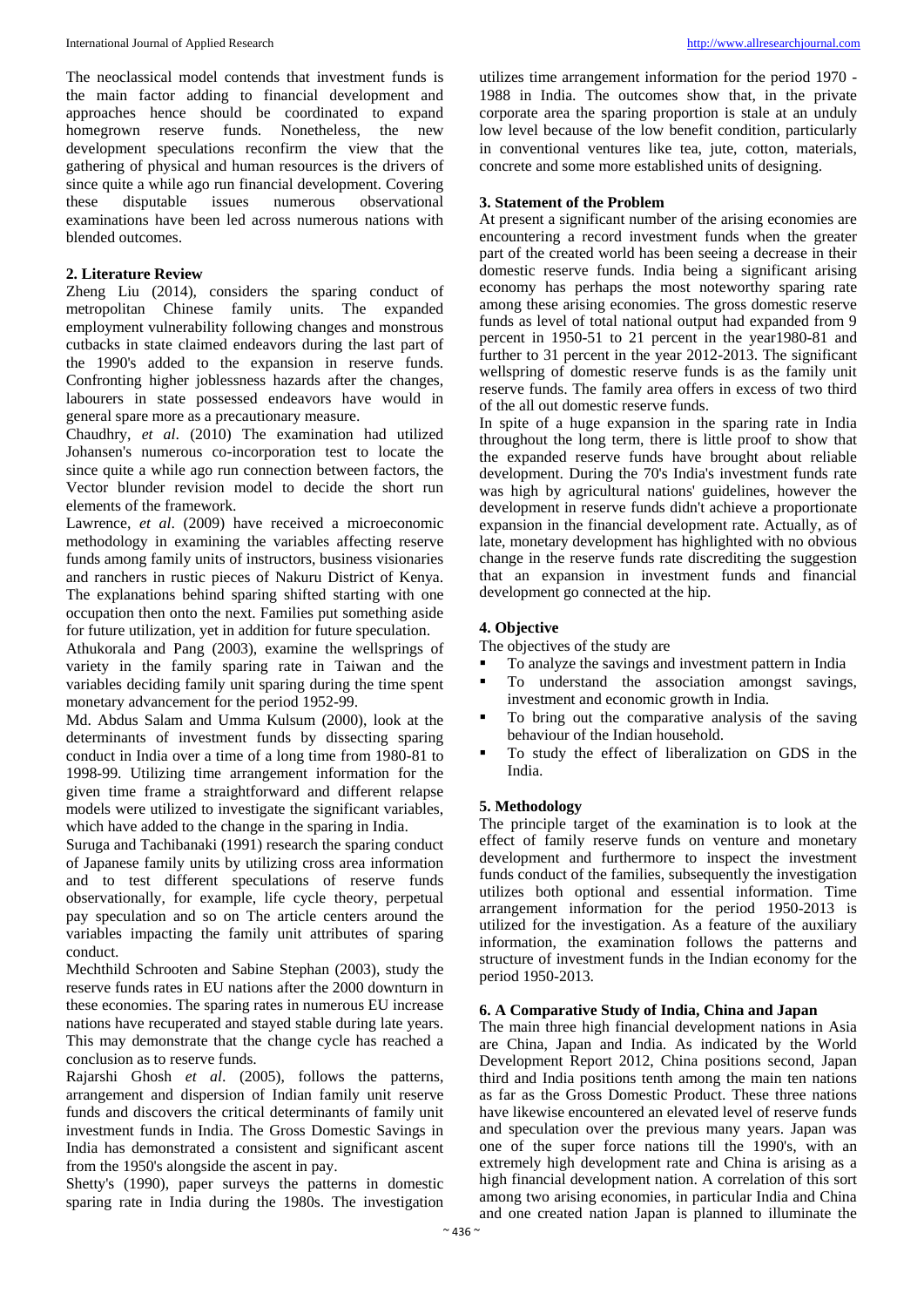improvement encounters of these countries, particularly the overall significance of sparing, speculation and financial development. China and India have an exceptionally high reserve funds by worldwide principles. China's reserve funds rate is as high as 51 percent and India's investment funds has arrived at the 40% imprint in the ongoing past,

Japan has the most noteworthy sparing and interest in total terms. One remarkable element of both these nations is that these two nations have a high sparing rates, yet their per capita pay is low.

#### **7. Performance of Indian banking sector**

| Period    | <b>GDS</b><br>(Rs in Crs)<br>5 year<br>average | GDS to<br>GDP $(\% )$ | Growth<br>Rate of<br>GDS $(\%)$ | <b>APS</b><br>(S/Y) | <b>MPS</b><br>(dS/dY) |
|-----------|------------------------------------------------|-----------------------|---------------------------------|---------------------|-----------------------|
| 1950-1955 | 952                                            | 8.97                  | 3.68                            | 0.10                | 0.10                  |
| 1956-1960 | 1543                                           | 11.54                 | 13.16                           | 0.12                | 0.45                  |
| 1961-1965 | 2563                                           | 12.55                 | 12.4                            | 0.14                | 0.20                  |
| 1966-1970 | 4847                                           | 14.05                 | 14.98                           | 0.15                | 0.30                  |
| 1971-1975 | 9401                                           | 16.53                 | 15.89                           | 0.18                | 0.23                  |
| 1976-1980 | 20795                                          | 21.42                 | 14.7                            | 0.24                | 0.41                  |
| 1981-1985 | 36650                                          | 19.97                 | 13.45                           | 0.22                | 0.20                  |
| 1986-1990 | 67963                                          | 22.45                 | 18.6                            | 0.25                | 0.32                  |
| 1991-1995 | 181710                                         | 25.0                  | 18.7                            | 0.28                | 0.31                  |
| 1996-2000 | 385442                                         | 26.15                 | 14.55                           | 0.29                | 0.35                  |
| 2001-2005 | 732647                                         | 29.85                 | 15.92                           | 0.33                | 0.59                  |
| 2006-2010 | 1706181                                        | 37.0                  | 16.3                            | 0.44                | 0.52                  |
| 2011-2013 | 2708608                                        | 34.2                  | 12.9                            | 0.53                | 0.68                  |

**Table 1:** Statistics related to Gross Domestic Saving, APS and MPS

*Source***:** Compiled from Handbook of Statistics on Indian Economy



*Source***:** Compiled from Handbook of Statistics on Indian Economy

**Fig 1:** Statistics related to MPS and APS



*Source***:** Compiled from Handbook of Statistics on Indian Economy

**Fig 2:** Growth rate of Savings of Household, Private, Public Sectors and GDP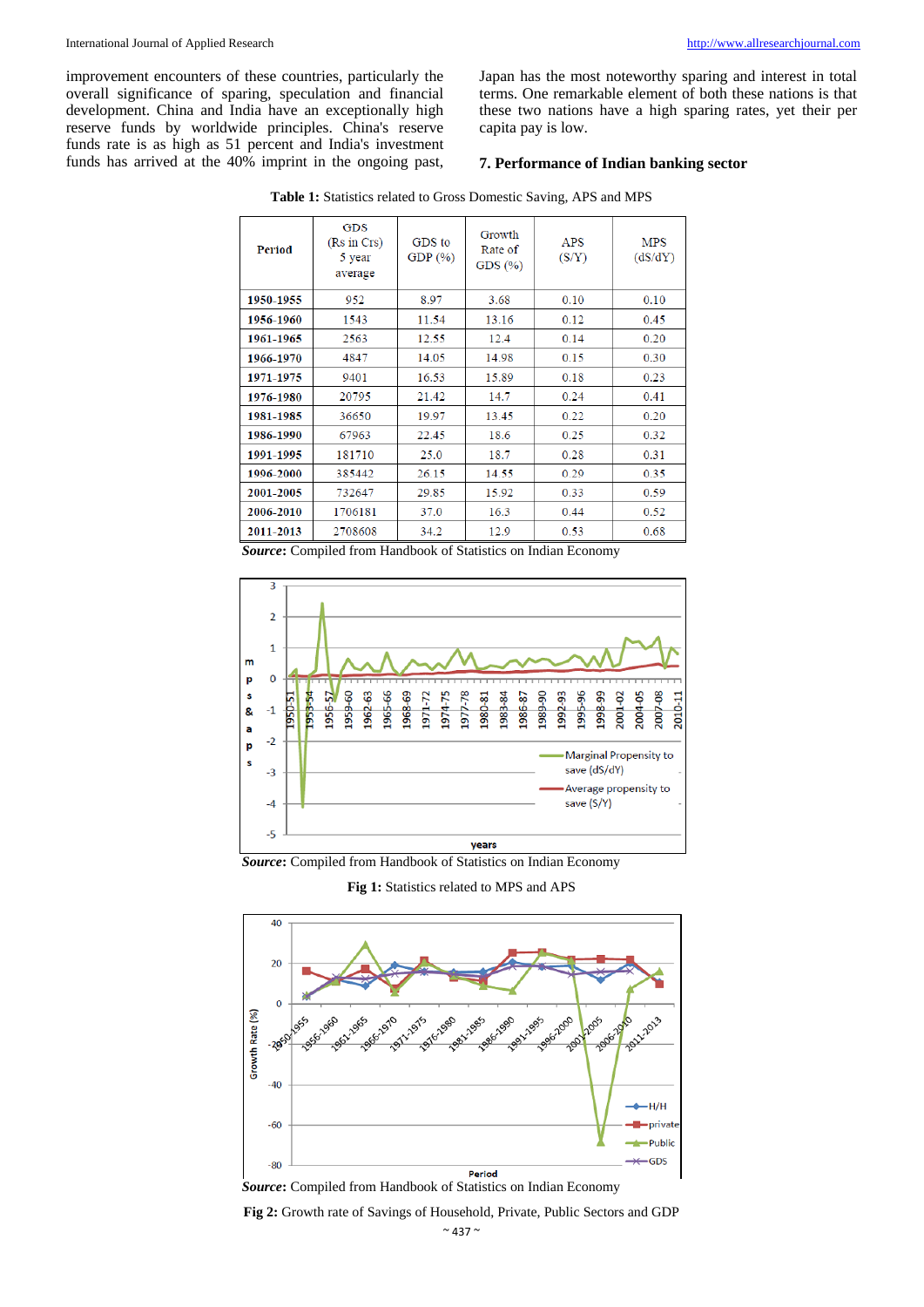

*Source***:** Compiled from Handbook of Statistics on Indian Economy

**Fig 3:** Data highlighting the Contribution of Household, Private sector and Public Savings to GDP

|                     | <b>Physical Assets</b> |                           |            |                   | <b>Financial Assets</b> |                         |                             |                   |                   |               |
|---------------------|------------------------|---------------------------|------------|-------------------|-------------------------|-------------------------|-----------------------------|-------------------|-------------------|---------------|
| Period              | Total<br>(Rs Crs)      | Gro<br>wth<br>rate<br>(%) | GDP<br>(%) | <b>GDS</b><br>(%) | H/H<br>(%)              | Total<br>(Rs<br>$Crs$ ) | Gro<br>wth<br>rate(<br>$\%$ | <b>GDP</b><br>(%) | <b>GDS</b><br>(%) | H/H<br>$(\%)$ |
| 1950-55             | 577                    | $-6.45$                   | 5.04       | 56.5              | 84.15                   | 15                      | 133.                        | 1.1               | 11.84             | 15.8          |
| 1956-60             | 739                    | 17.9                      | 5.42       | 46.8              | 66.46                   | 370                     | 12.1                        | 2.79              | 24.05             | 33.5          |
| 1961-65             | 913                    | 7.65                      | 3.20       | 33.5              | 61.2                    | 581                     | 11.9                        | 2.83              | 19                | 38.7          |
| 1966-70             | 2434                   | 29.7                      | 7.01       | 43.3              | 71.93                   | 904                     | 7.67                        | 2.70              | 19.19             | 28.1          |
| 1971-75             | 2889                   | 11.8                      | 7.29       | 44.3              | 65.33                   | 2211                    | 27.0                        | 3.87              | 23.29             | 34.4          |
| 1976-80             | 8027                   | 13.5                      | 8.71       | 40.5              | 59.25                   | 492                     | 22.9                        | 5.66              | 26.43             | 40.7          |
| 1981-85             | 11343                  | 10.8                      | 6.76       | 33.8              | 48.02                   | 12441                   | 24.9                        | 6.68              | 33.49             | 51.9          |
| 1986-90             | 30451                  | 26.4                      | 9.18       | 40.6              | 52.18                   | 26805                   | 17.1                        | 7.67              | 34.25             | 47.2          |
| 1991-1995           | 57639                  | 11.4                      | 7.19       | 34.4              | 43.46                   | 78603                   | 26.7                        | 10.6              | 42.43             | 56.5          |
| 1996-2000           | 143445                 | 27.6                      | 9.49       | 36.2              | 46.75                   | 15623                   | 12.5                        | 10.5              | 40.30             | 53.2          |
| 2001-2005           | 240315                 | 14.3                      | 14.1       | 47.6              | 54.54                   | 269651                  | 9.31                        | 11.2              | 38                | 45.5          |
| 2006-2010           | 644080                 | 13.3                      | 12.89      | 35.1              | 51.01                   | 571996                  | 22.1                        | 12.3              | 33.34             | 48.9          |
| 2011-13             | 981620                 | 22.2                      | 13.71      | 39.6              | 56.11                   | 767691                  | $-8.12$                     | 10.7              | 30.93             | 43.9          |
| Course DRI Handbook |                        |                           |            |                   |                         |                         |                             |                   |                   |               |

**Table 2:** Statistics related to asset wise distribution of household savings

*Source***:** RBI Handbook

**Table 3:** Statistics related to gap between saving and investment

|               |                      |                          | Figures in percentage           |
|---------------|----------------------|--------------------------|---------------------------------|
| Year          | Savings(% of<br>GDP) | Investment (% of<br>GDP) | Saving-Investment<br>Gap $(\%)$ |
| $1951 - 1960$ | 10.26                | 12.17                    | $-1.91$                         |
| 1961-1970     | 13.31                | 16.42                    | $-3.11$                         |
| 1971-1980     | 19.01                | 19.42                    | $-0.39$                         |
| 1981-1990     | 21.21                | 24.31                    | $-3.1$                          |
| 1991-2000     | 25.57                | 26.19                    | $-0.62$                         |
| 2001-2013     | 33.48                | 34.39                    | $-0.91$                         |

*Source***:** RBI Handbook